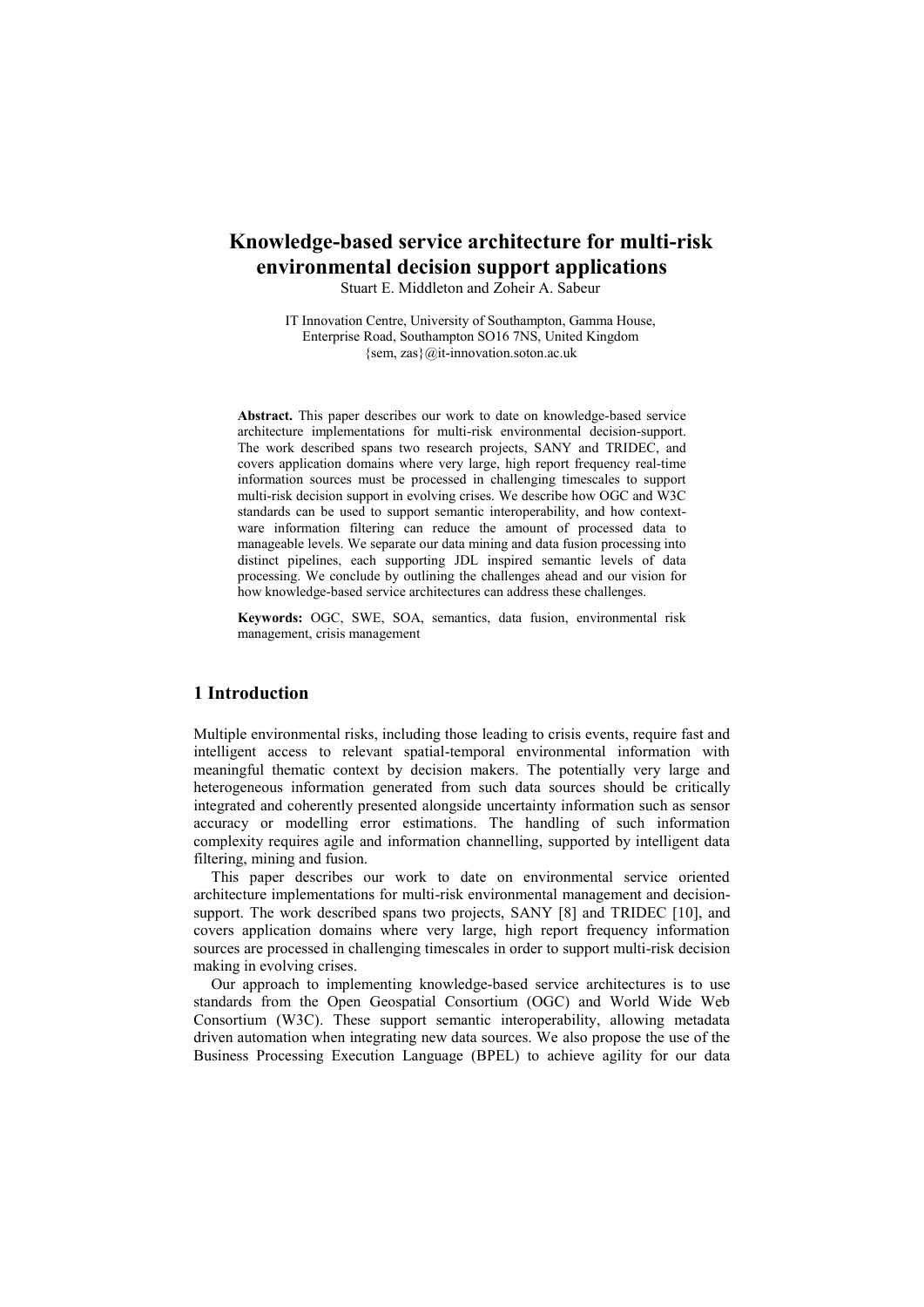processing services, and the identification of clear semantic levels for each data fusion & mining processes under a structured Joint Directors of Laboratories (JDL) type data fusion framework.

Finally, we propose context-ware information filtering methods to intelligently filter and index raw information events and tailor processing.

#### **2 Problem statement**

We now live in an information age with increasing volumes of information from affordable means of communication, monitoring and observation systems. This information is more accessible to much larger communities of multi-disciplinary users than ever before. Such large volumes of data, and associated high reporting event frequencies, require data to be stored, intelligently retrieved, analysed and efficiently distributed to groups of collaborating users.

The domain of air quality monitoring, marine risk management and geo-hazard risk management in urban areas has been examined in the SANY project [\[8\]](#page-7-0). These applications areas are characterised by their use of in-situ sensors  $\&$  sensor networks, remote sensing data and contextual information. Decision timescales range from minutes to days, with tens of sensor stations reporting measurements and dataset sizes in the gigabyte range. For example, in the area of bathing water quality risk management, beach attendants need to receive alerts about microbial contamination risks levels of exceedance under the EC bathing water directives. Exceedence levels are predicted from a fusion of meteorological and hydrological sensor measurements fed into simulation data models.

The domains of natural crisis management and industrial drilling operations are being examined within the on-going TRIDEC project [\[10\]](#page-7-1). These domains are characterised by having survey data sizes in the terabyte range, which are likely to increase to petabytes of data in the next decade. These application domain areas use a variety of information and data sources, such as sensor networks with hundreds of sensors, camera streams, textual data and social networking web 2.0 sites.

While oil drilling operation decision-making timescales range from hours, for planning decisions, to few seconds for detecting drilling operation system anomalies, the intergovernmental agencies decision timescales, for tsunami warning, range from an hour down to few minutes, depending on the distance a tsunami will travel before impacting on the coastline.

#### **3 Developing a knowledge-based service architecture**

Semantic interoperability within communities, and also between traditionally disparate communities is a major challenge to overcome. The W3C community has developed standards for the semantic web such as XML, RDF and OWL. The OGC [\[5\]](#page-7-2) SWE standard set [\[9\]](#page-7-3) has also been developed to handle different sensor types (insitu, remote sensors, video, models, etc.) from a variety of different disciplines such as those in environmental sciences, defence, crisis management, and spatial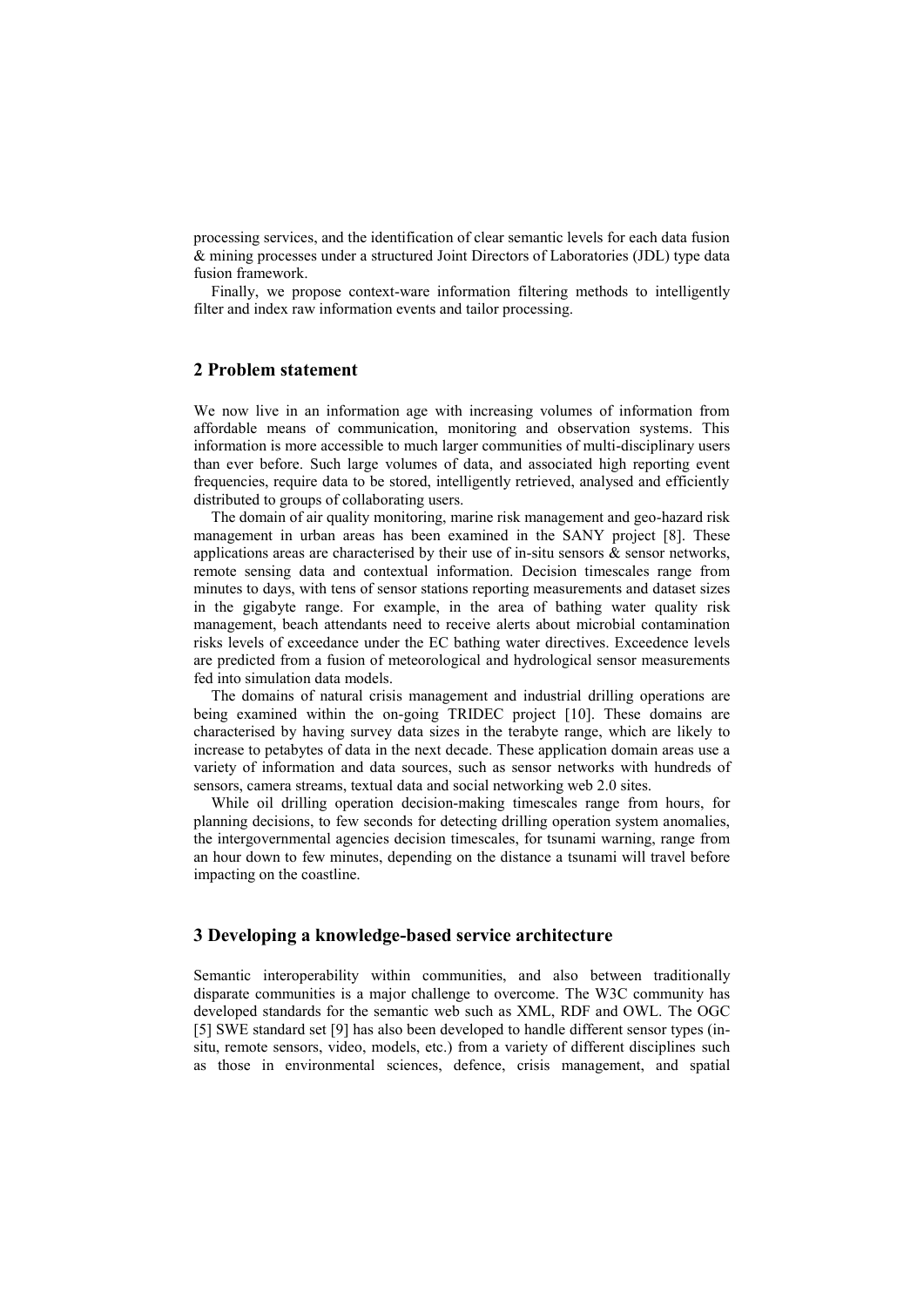application domains covering marine, atmospheric, terrestrial biodiversity and so forth.

SWE is a suite of OGC standards consisting of three standard XML encodings (SensorML, O&M, SWE Common) and four standard web service interfaces (SOS, SAS, SPS, WNS). The SWE standards are predicated on a service oriented architecture (SOA) approach. UncertML is an emerging standard [\[11\]](#page-7-4) for representing statistics and different mathematical distribution types that the SWE working group are currently discussing with a view to integration into their next generation of standards. It can be seen in Figure 1 that standards now exist to support knowledgebased services working in a variety of different domain layers.



**Fig. 1.** Relationships between different domain layers and available standards.

As sensor systems become ever larger and more inter-connected we are seeing the volumes of data being shared moving from gigabytes to petabytes (especially in satellite systems [\[2\]](#page-7-5)). In these circumstances, the need for context-aware data filtering and processing becomes important for achieving critical information management and decision-support. By using different types of context (e.g. a decision support task context or trust model in a data source) intelligent information filtering algorithms can reduce the volume of relevant data which needs to be processed. Context-aware algorithms can also improve the effectiveness of data mining and data fusion approaches by helping to steer algorithms according to the temporally evolving needs of decision makers in a crisis.

The underlying work on knowledge-based service architecture, through projects such as SANY and TRIDEC, consists of identifying semantically well-defined levels of data fusion, motivated by JDL data fusion information model [\[3\]](#page-7-6). The separation of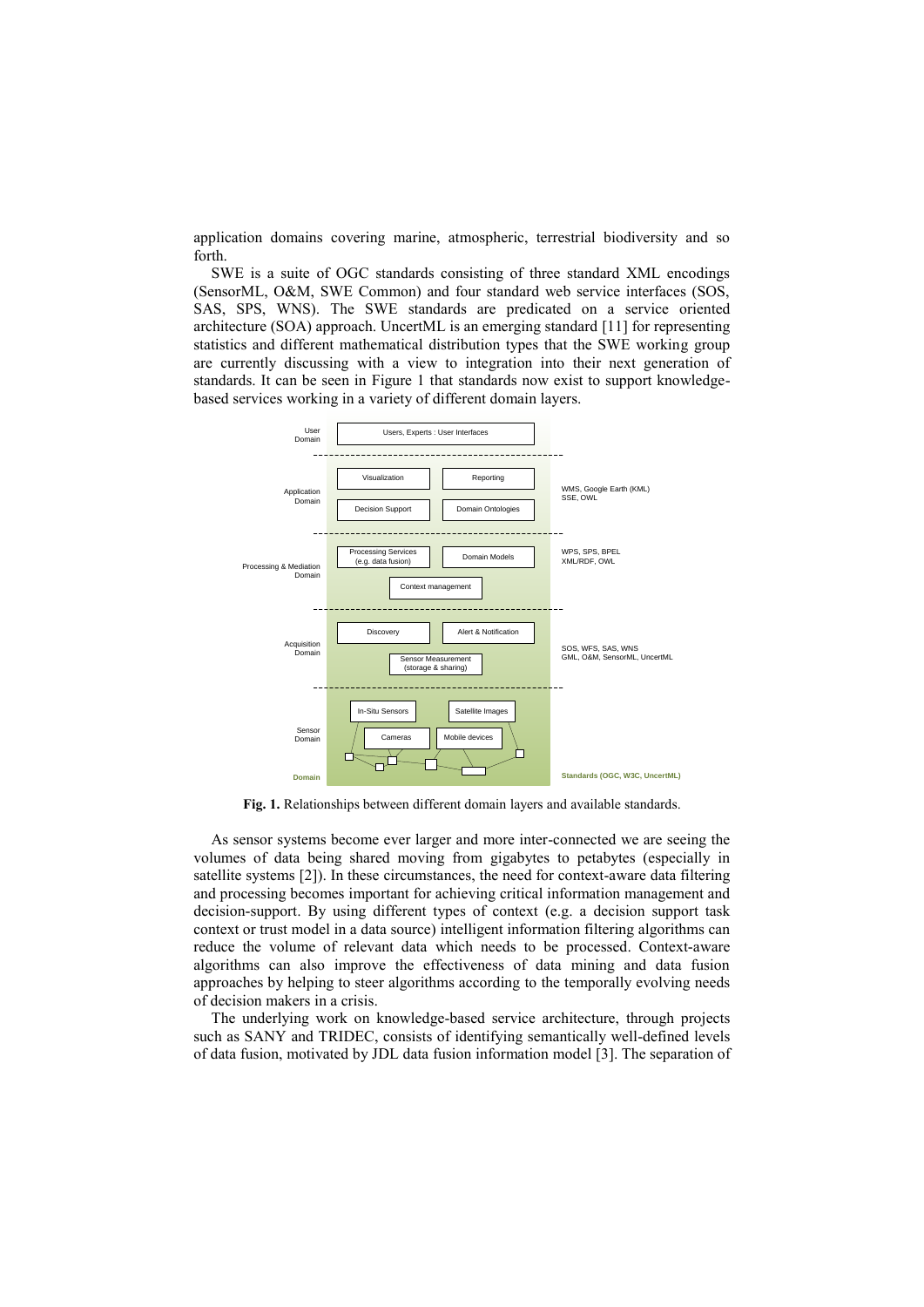the semantic layers involved in data processing allows us to implement structured and specialized processing units that can be orchestrated into agile processing pipelines, which could be well suited to respond to the constantly changing requirements of multi-risk environmental decision support applications. These semantic layers can be seen in Figure 2.



**Fig. 2.** Mapping semantic layers to structured levels of data fusion

Existing environmental information systems, such as those implemented in the OSIRIS [\[6\]](#page-7-7) and ORCHESTRA [\[12\]](#page-7-8) projects, make use of OGC standards and service orchestrated architectures. Other relevant projects like GITEWS [\[7\]](#page-7-9), and its follow-on DEWS [\[1\]](#page-7-10), provide examples of open sensor platforms, using OGC standards to integrate sensor networks. These projects use OGC semantic metadata to assist semantic interoperability, however, they do not address the issues of handling large volumes of data. Also, they provide limited agility in response to the changing processing requirements of dynamic decision support situations that occur in risk management. The novel approach which we aim to adopt is the coupling of de-facto data fusion methodologies, state of the art scalable processing architectures and semantic technology in order to overcome the above mentioned shortcomings.

## **4 Knowledge-based services for in-situ sensors & sensor networks**

The SANY project [\[8\]](#page-7-0) focused on interoperability of in-situ sensors and sensor networks, assuring sensor data could be easily processed and used as a basis for decision support. The sensor service architecture (SensorSA) is the fundamental architectural framework of the SANY project for the design of sensor-based environmental applications and their supporting service infrastructure.

The SensorSA is a service-oriented architecture (SOA) with support for event processing and a particular focus on the access, management and processing of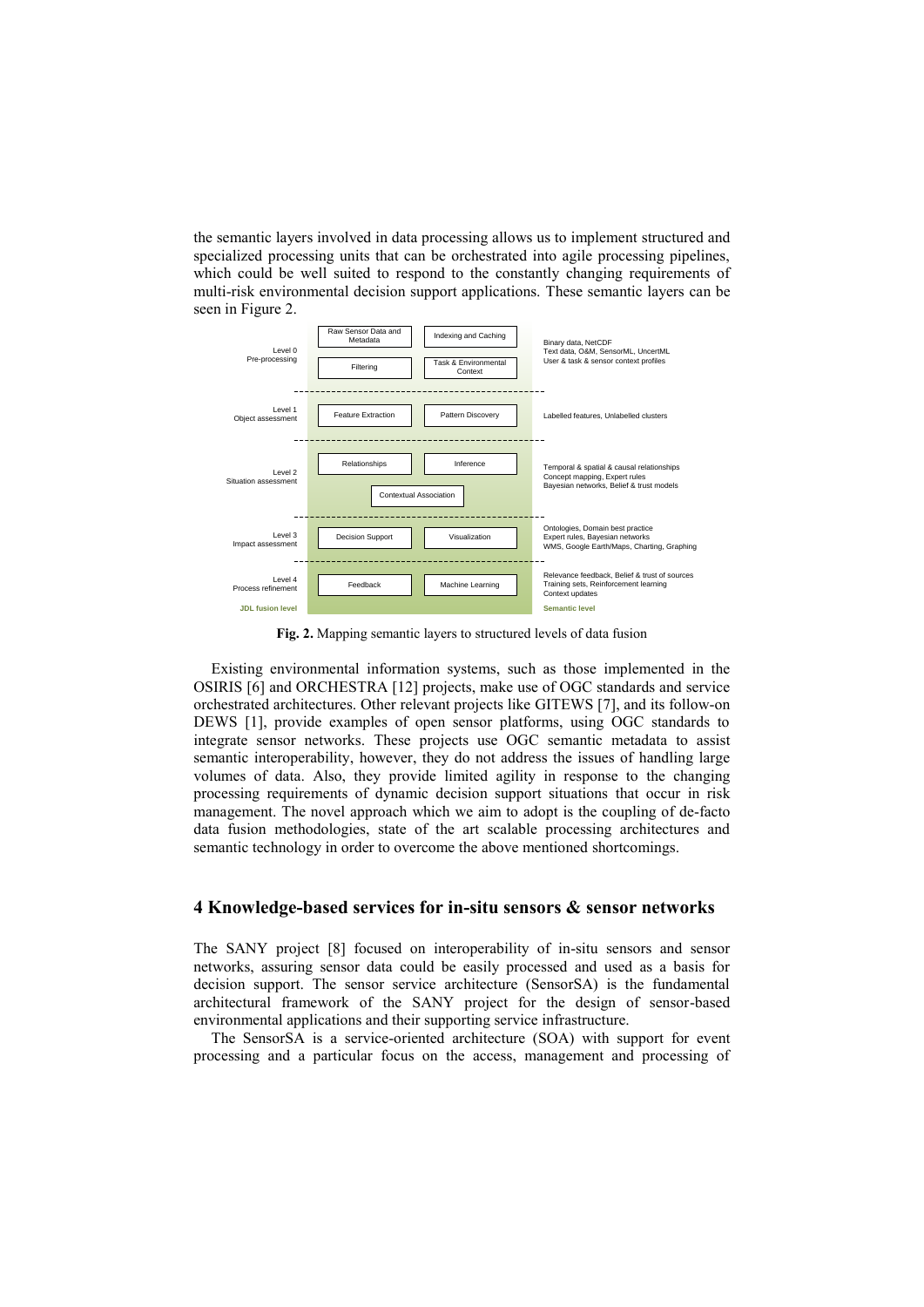information provided by sensors and sensor networks. The foundation for the SensorSA is the ORCHESTRA project architecture (RM-OA) [\[12\]](#page-7-8) and the OGC SWE architecture. The knowledge-based service architecture in SANY is a concrete example implementation [\[4\]](#page-7-11) of the SensorSA architecture principles. This is shown in Figure 3.



**Fig. 3.** Knowledge-based service architecture [SANY]

All sensor data in SANY was obtained directly from a sensor observation service (SOS). In SANY SOS's provided access to both sensor measurement datasets and fusion processing result sets. Sensor datasets contained measurements for air pollution, meteorology, ground displacement and more. Whenever a web processing service (WPS) or sensor planning service (SPS) needed data it used a SOS client.

Because sensor data was represented using both the SWE observation and measurement (O&M) model and UncertML, sensor metadata (units, measurement types, sensor accuracy etc.) was directly available to be used by the SANY processing services. Much of SANY's data fusion pre-processing was thus automated, using metadata to aggregate data from separate distributed SOS's. Examples of this are the use of metadata to identify identical phenomenon for dataset merging and the use of unit metadata to validate data value ranges. In SANY new sensor datasets from SOS's could just be 'plugged in'.

An example of the type of data processing work performed in SANY is spatial interpolation of meteorological data, for subsequent input into a bathing water quality data-driven model. The semantic level of fusion in SANY was mostly a combination of pre-processing (level 0) and impact assessment (level 3).

For complex multi-service workflows in SANY a BPEL orchestrator service was used to execute workflows involving SOS's, WPS's and SPS's. The results of these workflows would be sent to the decision support services, making use of geospatial mapping services and advanced visualizations (e.g. Google Earth 3D visualizations). In this way, raw sensor data, data fusion results and the uncertainty context associated with this data could be made available to decision makers.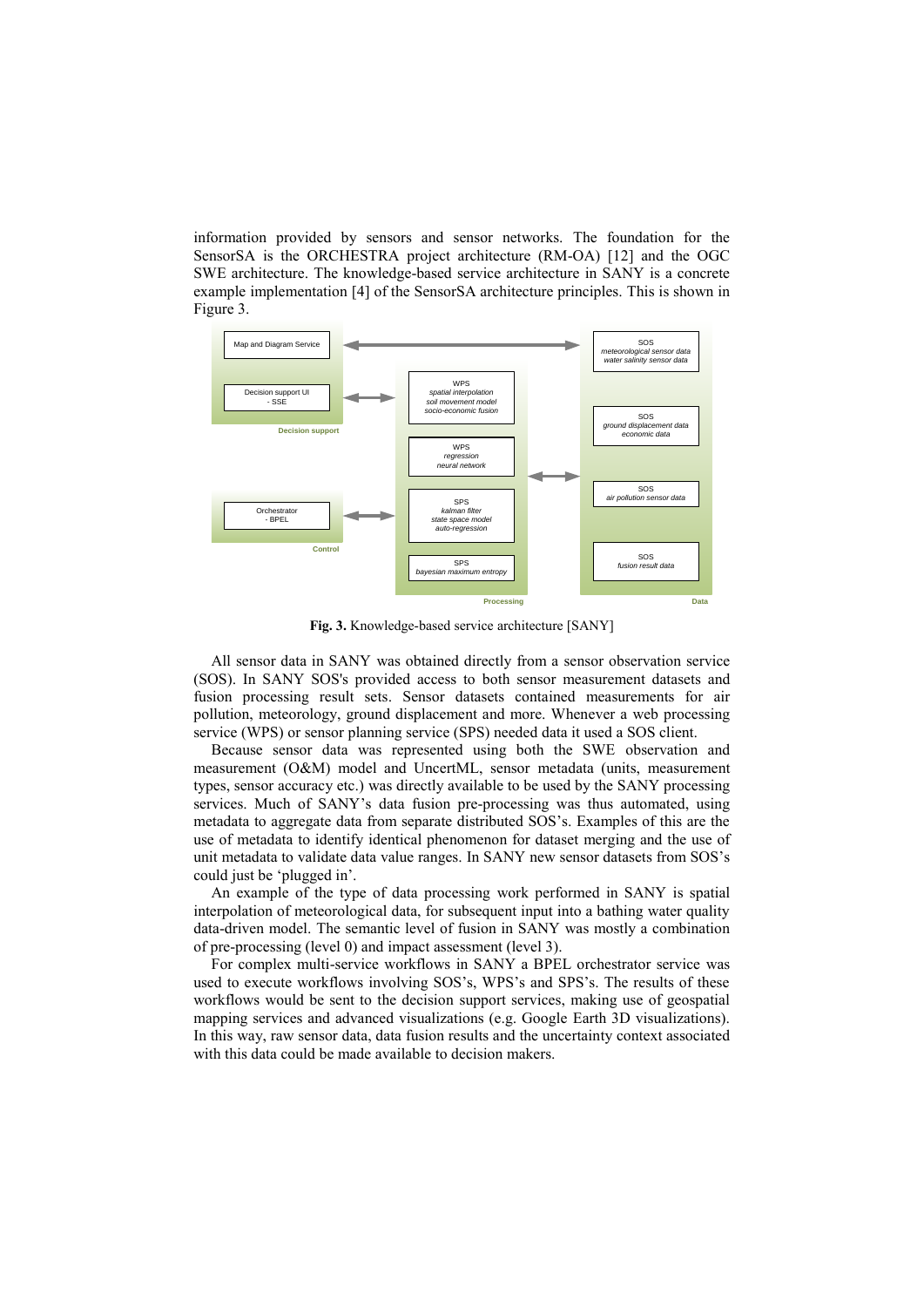#### **5 Knowledge-based services for real-time & multi-modal data**

In the on-going TRIDEC project [\[10\]](#page-7-1) we are building on the approaches developed within in SANY, focussing on the challenges associated with handling very large scale multi-modal data sources in real-time. In common with SANY we are using OGC and W3C standards to achieve semantic interoperability. To achieve scalability and performance we will employ a message oriented middleware (MOM), allowing sensor measurements to be sent as events on a message bus. An example of an event is a set of measurements taken over a sample period. Using a message bus allows us to employ complex event routing, and dynamically configure this routing based on the current decision support requirements and context. Context-aware filtering of events, as described in figure 4, is essential as we are planning to handle up to a thousand multi-modal data sources, each source measuring in real-time tens of properties with sampling at periods down to the millisecond range. It is simply not possible to naively receive and process this amount of unfiltered data within the decision making time window of our applications.



**Fig. 4.** Illustration of intelligent context-aware information filtering [TRIDEC]

Because crisis situations are dynamically changing, the decision making task context is modelled in real-time. Up-to-date task context allows the knowledge-based services' processing framework to re-configure itself in an agile fashion, through refocussing of processing services to answer the questions required by decision makers at any given evolutionary stage of a crisis. OGC SWE services, such as sensor planning services (SPS's) and web processing services (WPS's), can be used to control the specific processing steps in a number of processing pipelines. A BPEL orchestrator can enact specific pipeline workflows. However, it will need to be controlled by a choreography component dynamically linking the questions decision makers need to answer to known pipelines capable of generating the answers.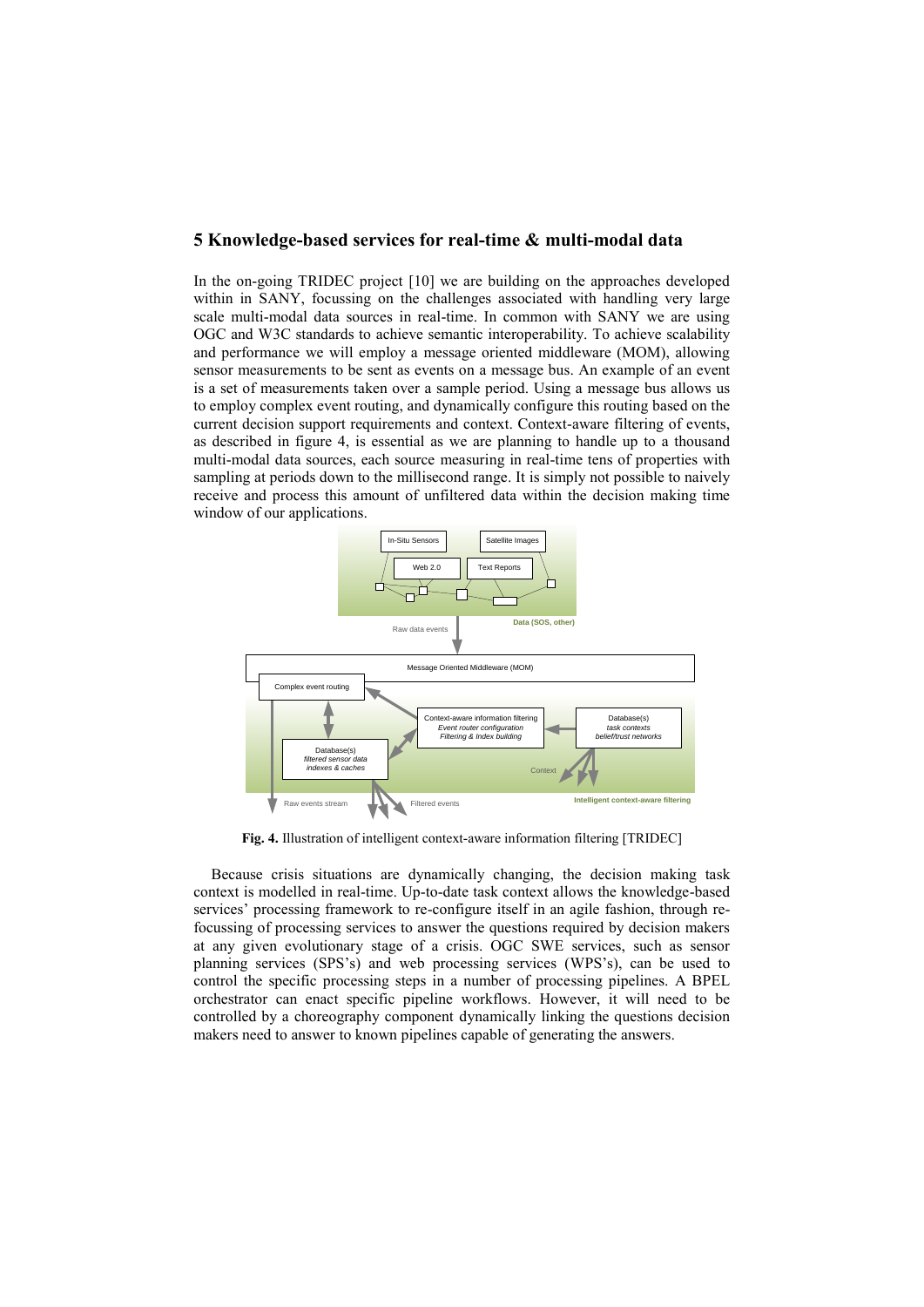

**Fig. 5.** Illustration of an agile processing framework for knowledge-based services [TRIDEC]

Each processing step provides result data at a different semantic level. An example of a processing step would be feature extraction, annotating a fused multi-sensor data feed with metadata to describe temporally correlated patterns. Each processing pipeline provides the processing steps needed to build up evidence that is able to answer a specific 'question' of interest to a decision maker. An example of a pipeline would be a set of several processing steps generating reports, in real-time, on sensor correlations matching conditions where a drilling 'kick' looks likely to occur.

The use of multi-modal data sources is a challenge in itself. Sensor data, text, video and image data all present their own processing requirements. Our agile processing framework allows us to include semantic enrichment processing steps into our pipelines, facilitating annotation of real-time information feeds with metadata suitable for multi-level semantic processing.

## **6 Conclusions**

Environmental information systems are becoming more and more complex as they increase in scale and scope. As sensor systems become more advanced, the data volumes also increase, both in terms of data sizes (petabyte datasets) and message